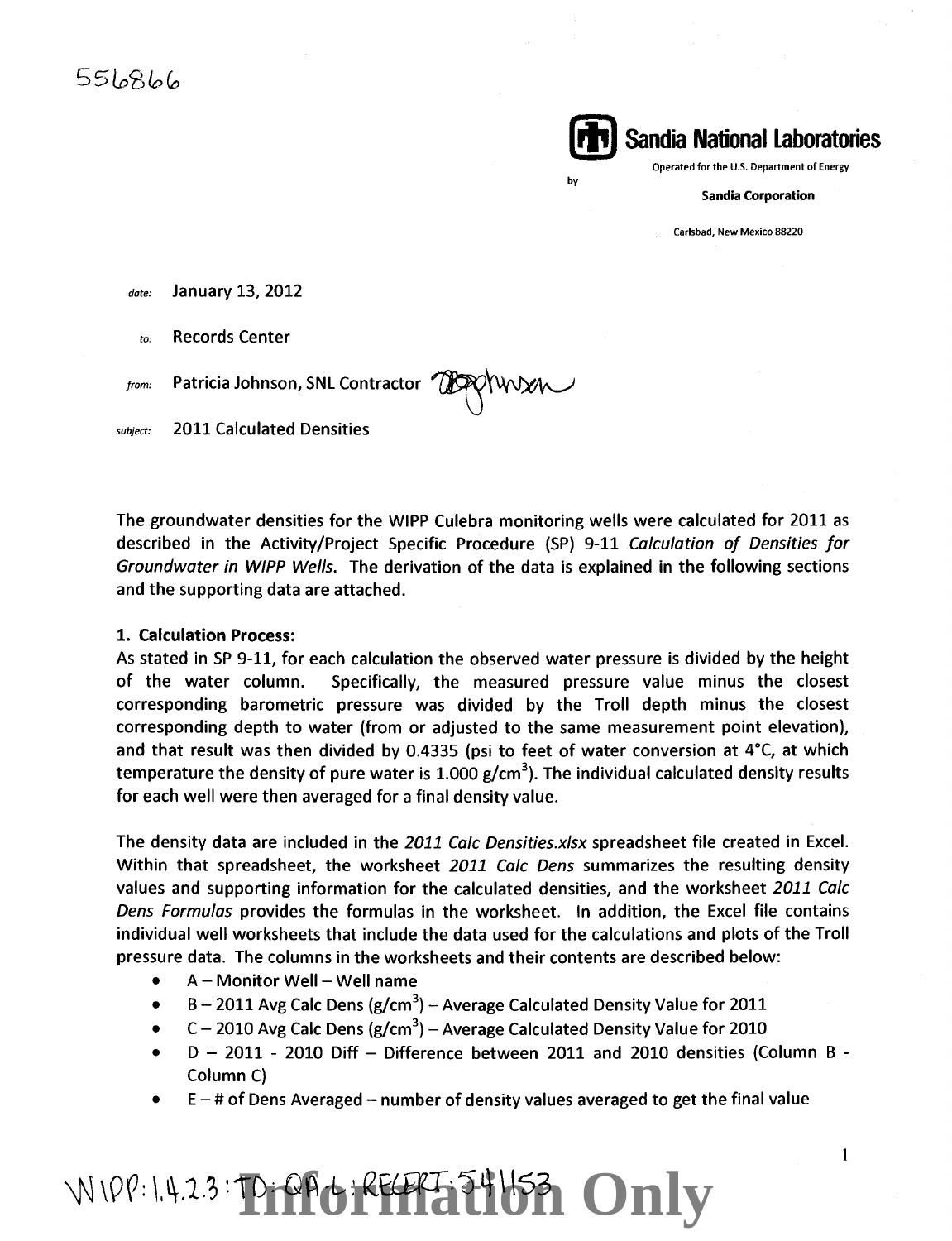- $\bullet$  F Troll and Cable Type the type of Troll and cable used to collect pressure measurements
- $G 2011$  Timeframe of Data  $-$  Time period for pressure data used in calculations
- $\bullet$  H Troll File Name(s) File names for pressure data
- $\bullet$  I Troll Install Depth (ft BTOC/BTEC) Depth below primary measuring point at which the Troll was installed
- J Troll Ideal Install Depth (ft BTOC/BTEC) (ERMS 549564) Mid-Culebra depth below top of casing
- $\bullet$  K Length Off Ideal Depth (ft) Depth in feet that the Troll is installed below/above ideal (Column J - Column I)
- $L$  Date of Install Date the Troll was installed into the well
- $M$  Installation Logbook Page Reference to the logbook and page where the Troll installation was documented
- $\bullet$  N Comments/Explanations Comments and/or explanations regarding data

The spreadsheet entries were verified by Dale 0. Bowman II, Organization 6212.

#### 2. Identification/Listing of Input, Input sources, and Output:

- Excel spreadsheet including the data  $-2011$  Calc Densities.xls
	- $\triangleright$  Worksheet 1 2011 Calc Dens (printed copy attached)
	- $\triangleright$  Worksheet 2 2011 Calc Dens Formulas (printed copy attached)
	- $\triangleright$  Worksheet 3 Baro Data
	- $\triangleright$  Worksheet 4 AEC-7
	- $\triangleright$  Worksheet 5 C-2737
	- $\triangleright$  Worksheet 6 ERDA-9
	- $\triangleright$  Worksheet 7 H-2b2
	- $\triangleright$  Worksheet 8 H-3b2
	- $\triangleright$  Worksheet 9 H-4bR
	- $\triangleright$  Worksheet 10 H-5b
	- $\triangleright$  Worksheet 11 H-6bR
	- $\triangleright$  Worksheet 12 H-7b1
	- $\triangleright$  Worksheet 13 H-9bR
	- $\triangleright$  Worksheet 14 H-10c
	- $\triangleright$  Worksheet 15 H-11b4
	- $\triangleright$  Worksheet 16 H-12
	- $\triangleright$  Worksheet 17 H-15R
	- $\triangleright$  Worksheet 18 H-16
	- $\triangleright$  Worksheet 19 H-17
	- $\triangleright$  Worksheet 20 H-19b0
	- $\triangleright$  Worksheet 21 IMC-461
	- $\triangleright$  Worksheet 22 SNL-1
	- $\triangleright$  Worksheet 23 SNL-2
	- $\triangleright$  Worksheet 24 SNL-3

# **Information Only**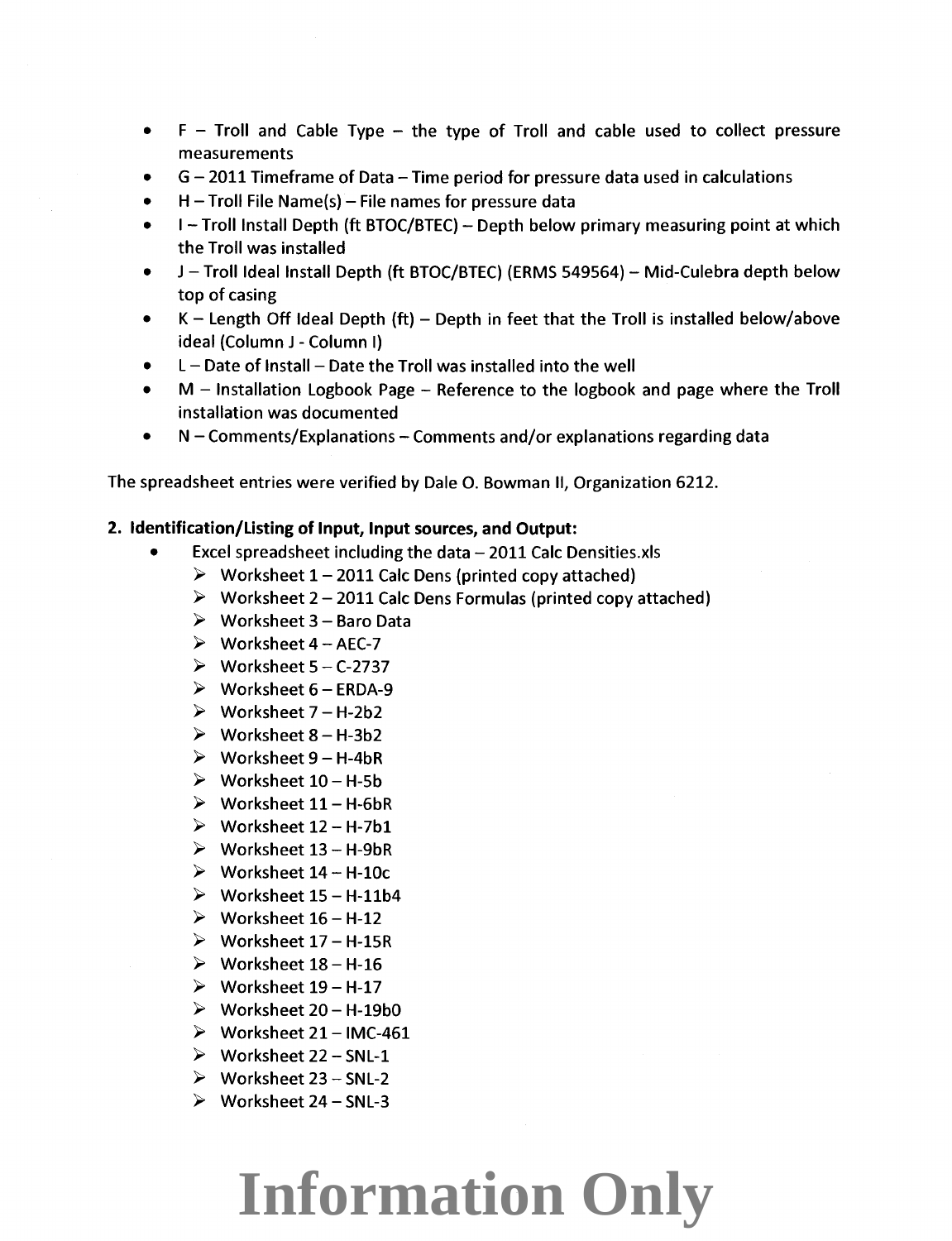- $\triangleright$  Worksheet 25 SNL-5
- $\triangleright$  Worksheet 26 SNL-6
- $\triangleright$  Worksheet 27 SNL-8
- $\triangleright$  Worksheet 28 SNL-9
- $\triangleright$  Worksheet 29 SNL-10
- $\triangleright$  Worksheet 30 SNL-12
- $\triangleright$  Worksheet 31 SNL-13
- $\triangleright$  Worksheet 32 SNL-14
- $\triangleright$  Worksheet 33 SNL-15
- $\triangleright$  Worksheet 34 SNL-16
- $\triangleright$  Worksheet 35 SNL-17A
- $\triangleright$  Worksheet 36 SNL-18
- $\triangleright$  Worksheet 37 SNL-19
- $\triangleright$  Worksheet 38 WIPP-11
- $\triangleright$  Worksheet 39 WIPP-13
- $\triangleright$  Worksheet 40 WIPP-19

#### 3. Data Qualification for Compliance Decision Analysis:

Data sources provided in Column H (Troll File Name(s)), Column M (Installation Logbook Page), and in the References Section.

#### 4. Software Used:

Intel® Xeon® CPU, Microsoft Windows *7,* Microsoft Office Professional Plus 2010 Excel

#### 5. Reviews:

Technical: Dale 0. Bowman II, 6212 QA: Shelly Nielsen, 6210

#### 6. References:

• Troll installation data and SNL water level data from the following logbooks (package ERMS 543277): Long-Term Monitoring Notebook (LTM)-15

- Long-Term Monitoring Notebook (LTM)-16
- WRES Water Level Data submitted to SNL in monthly memoranda (package ERMS 525178)
- Johnson, Patricia B., Culebra Center Depths for Use in Calculating Equivalent Freshwater Heads of the Culebra Dolomite Member of the Rustler Formation near the WIPP Site, Revision *3,* June 10, 2010 (ERMS 553781)

#### 7. List of Attachments:

- 1. Printout of Excel file worksheet 2011 Calc Dens.xls
- 2. Printout of Excel file worksheet 2011 Calc Dens Formulas.xls
- 3. CD including the Excel file and memorandum

# **Information Only**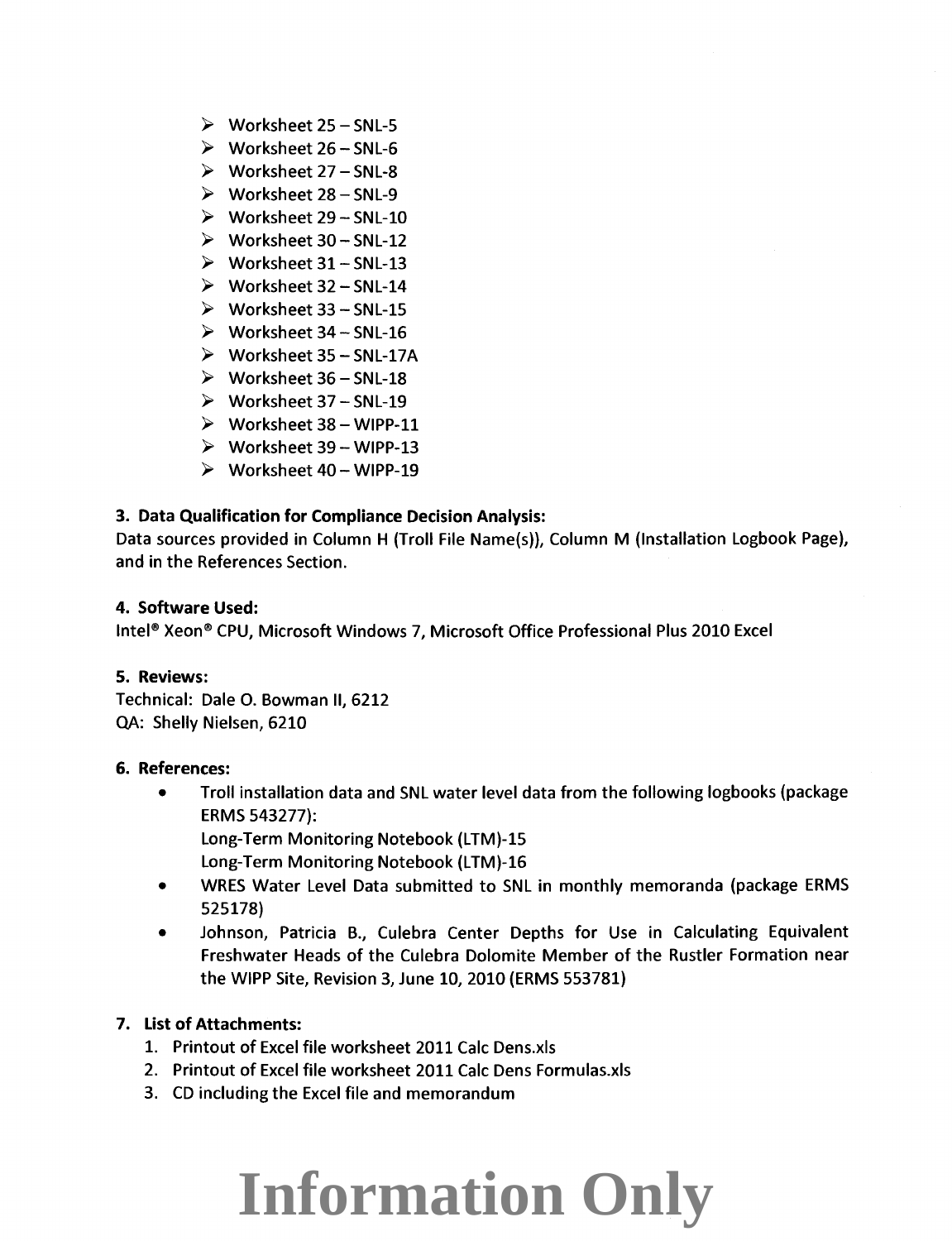Notes:

Attempts have been made to explain changes in calculated density between 2009 and 2010 = to or >0.02 g/cm<sup>3</sup>

All Trolls are Levels Trolls and cables are all non-vented

**2011 Calc Dens** 

### **Information Only** Page 1 of 1

| $\mathbf{A}$        | $\mathbf{B}$                  | c.                   | D                         | F.             | .F.                  | G             | H                                                                     |                        | $\mathbf{I}$              | K                  | L.                | M                           | <b>N</b>                                         |
|---------------------|-------------------------------|----------------------|---------------------------|----------------|----------------------|---------------|-----------------------------------------------------------------------|------------------------|---------------------------|--------------------|-------------------|-----------------------------|--------------------------------------------------|
|                     | <b>2011 Avg</b>               | 2010 Avg             |                           |                |                      | 2011          |                                                                       | <b>Troll Install</b>   | Troll Ideal Install Depth | Length Off         |                   |                             |                                                  |
| <b>Monitor Well</b> | <b>Calc Dens</b>              | <b>Calc Dens</b>     | 2011 - 2010               | # of Dens      | Troll and Cable Type | Timeframe of  | <b>Troll File Name(s)</b>                                             | Depth (ft              | (ft BTOC/BTEC) (ERMS      | <b>Ideal Depth</b> | Date of Install   | <b>Installation Logbook</b> | <b>Comments/Explanations</b>                     |
|                     | $\left(\frac{e}{cm^3}\right)$ | (g/cm <sup>3</sup> ) | Diff (g/cm <sup>3</sup> ) | Averaged       |                      | Data          |                                                                       | <b>BTOC/BTEC)</b>      | 549564)                   | (f <sup>t</sup> )  |                   | Page                        |                                                  |
|                     |                               |                      |                           |                |                      |               | SN149041 120810 AEC-7 (C12) 2011-06-29 08.48.25.wsl, SN126697         |                        |                           |                    | SN149041 11/10/10 | LTM#15 pg 36-37             |                                                  |
| AEC-7               | 1.069                         | 1.076                | $-0.007$                  |                | Level - non-vented   | June - August | 062911 AEC-7 (C13) 2011-11-03 09.05.47.wsl                            | 872.4                  | 872.4                     | 0.00               | SN126697 06/29/11 | LTM#16 PG 74                |                                                  |
|                     |                               |                      |                           |                |                      |               | SN123384 111710 C-2737 (C22) 2011-06-30 08.54.55.wsl,                 |                        |                           |                    | SN123384 11/17/10 | LTM#15 PG 41-42             |                                                  |
| C-2737              | 1.025                         | 1.025                | 0.000                     |                | Level - non-vented   | June - August | SN146411 063011 C-2737 (C23) 2011-12-07 10.07.31.wsl                  | 688.9                  | 691.0                     | 2.15               | SN146411 06/30/11 | LTM#16 PG 78                |                                                  |
| ERDA-9              | 1.071                         | 1.070                | 0.001                     | $\overline{7}$ | Level - non-vented   | June - August | SN116299 113010 ERDA-9 (C14) 2011-08-25 09.30.45.wsl                  | 717.2                  | 716.8                     | $-0.42$            | 8/25/2011         | LTM#16 PG 119               |                                                  |
| $H-2b2$             | 1.01                          | 1.011                | $-0.001$                  |                | Level - non-vented   | June - August | SN121791 111710 H-2b2 (C8) 2011-06-29 13.16.38.wsl, SN147945          | 635.5                  | 635.5                     | 0.00               | SN121791 11/17/10 | LTM#15 PG 38-39             |                                                  |
|                     |                               |                      |                           |                |                      |               | 062911 H-2b2 (C9) 2011-12-09 13.59.33.wsl                             |                        |                           |                    | SN147945 06/29/11 | LTM#16 PG 76-77             |                                                  |
| $H-3b2$             | 1.039                         | 1.041                | $-0.002$                  |                | Level - non-vented   | June - August | SN133569 032111 H-3b2 (C14) 2011-06-30 10.21.00.wsl, SN102920         | 670.6                  | 687.7                     | 17.10              | SN133569 03/21/11 | LTM#15 PG 206-207           |                                                  |
|                     |                               |                      |                           |                |                      |               | 063011 H-3b2 (C15) 2011-12-07 10.26.57.wsl                            |                        |                           |                    | SN102920 06/30/11 | LTM#16 PG 79                |                                                  |
| $H-4bR$             | 1.015                         | 1.016                | $-0.001$                  | -6             | Level - non-vented   | June - August | SN121033 042811 H-4bR (C6) 2011-12-09 13.41.35.wsl                    | 507.9                  | 504.1                     | $-3.80$            | 4/28/2011         | LTM#16 PG 8-9               |                                                  |
| $H-5b$              | 1.095                         | 1.091                | 0.004                     | -6             | Level - non-vented   | June - August | SN116350 040611 H-5b (C11) 2011-10-26 10.20.51.wsl                    | 909.2                  | 910.3                     | 1.08               | 4/6/2011          | LTM#15 PG 238-239           | Actual SN # is 116305 file was named incorrectly |
| $H-6bR$             | 1.036                         | 1.035                | 0.001                     | - 5            | Level - non-vented   | June - August | SN136296 053111 H-6bR (C5) 2011-12-09 12.31.49.wsl                    | 616.6                  | 617.5                     | 0.90               | 5/31/2011         | LTM#16 PG 47-48             |                                                  |
| $H-7b1$             | 1.004                         | 1.004                | 0.000                     | -6             | Level - non-vented   | June - August | SN122632 053111 H-7b1 (C15) 2011-12-07 15.46.27.wsl                   | 269.9                  | 269.9                     | 0.00               | 5/31/2011         | LTM#16 PG 48-50             |                                                  |
| $H-9bR$             | 0.994                         | 1.005                | $-0.011$                  | - 6            | Level - non-vented   | Aug - Nov     | SN133569 072811 H-9bR (C2) 2011-12-07 14.10.43.wsl                    | 640.9                  | 660.54                    | 19.62              | 07/28/11          | LTM#16 Pg 97                | 2010 calc density from H-9c                      |
| $H-10c$             | 1.092                         | 1.089                | 0.003                     | - 7            | Level - non-vented   |               | June - August   SN178126 042911 H-10c (C12) 2011-11-29 10.16.28.wsl   | 1372.1                 | 1372.1                    | 0.00               | 4/29/2011         | LTM#16 PG 18-19             |                                                  |
| H-11b4              | 1.039                         | 1.049                | $-0.010$                  | - 6            | Level - non-vented   |               | June - August   SN116300 042811 H-11b4 (C14) 2011-11-28 11.46.50.wsl  | 736.3                  | 736.2                     | $-0.08$            | 4/28/2011         | LTM#16 PG 11-12             |                                                  |
| H-11b4R/H-11bR      |                               |                      |                           |                |                      |               |                                                                       | Data Not Available Yet |                           |                    |                   | e Kanada                    | t een verske                                     |
| $H-12$              | 1.105                         | 1.105                | 0.000                     | -6             | Level - non-vented   |               | June - August   SN164456 053111 H-12 (C21) 2011-12-07 13.20.44.wsl    | 820.0                  | 838.4                     | 18.40              | 5/31/2011         | LTM#16 Pg 46-47             |                                                  |
| <b>H-15R</b>        | 1.117                         | 1.117                | 0.000                     |                | Level - non-vented   | June - August | SN121344 113010 H-15R (C8) 2011-08-25 08.36.54.wsl                    | 872.5                  | 872.5                     | 0.04               | 11/30/2010        | LTM#15 Pg 48-49             |                                                  |
| $H-16$              | 1.035                         | 1.035                | 0.000                     | 6              | Level - non-vented   | June - August | SN123356 100510 H-16 (C3) 2011-07-12 10.28.31.wsl, SN128518           | 715.1                  | 715.1                     | $-0.01$            | SN123356 10/05/10 | LTM#14 Pg 241-242           |                                                  |
|                     |                               |                      |                           |                |                      |               | 071211 H-16 (C4) 2011-12-09 14.26.01.wsl                              |                        |                           |                    | SN128518 07/12/11 | LTM#16 PG 91-92             |                                                  |
| $H-17$              | 1.134                         | 1.134                | 0.000                     |                | Level - non-vented   | June - August | SN147947 090110 H-17 (C8) 2011-06-29 12.18.17.wsl, SN134842           | 700.6                  | 720.4                     | 19.80              | SN147947 09/01/10 | LTM#14 Pg 194-195           |                                                  |
|                     |                               |                      |                           |                |                      |               | 062911 H-17 (C9) 2011-12-07 11.37.12.wsl                              |                        |                           |                    | SN134842 06/29/11 | LTM#16 PG 76                |                                                  |
| H-19b0              | 1.064                         | 1.066                | $-0.002$                  | - 7            | Level - non-vented   | June - August | SN123363 032211 H-19b0 (C13) 2011-08-24 13.00.42.wsl                  | 754.0                  | 754.0                     | 0.00               | 3/22/2011         | LTM#15 Pg 210               |                                                  |
| <b>IMC-461</b>      | 0.995                         | 1.003                | $-0.008$                  | $\overline{7}$ | Level - non-vented   | June - August | SN153537 030311 IMC-461 (C20) 2011-09-27 12.10.43.wsl                 | 376.5                  | 376.5                     | 0.00               | 3/3/2011          | LTM#15 Pg 173               |                                                  |
| <b>SNL-1</b>        | 1 0 2 9                       | 1.026                | 0.003                     | -6             | Level - non-vented   | June - August | SN116306 060111 SNL-1 (C19) 2011-12-08 13.32.31.wsl                   | 612.9                  | 612.9                     | $-0.03$            | 6/1/2011          | LTM#16 Pg 50-51             |                                                  |
| $SNL-2$             | 1.007                         | 1.007                | 0.000                     | $\overline{7}$ | Level - non-vented   | June - August | SN143789 050411 SNL-2 (C28) 2011-12-08 11.15.44.wsl                   | 470.7                  | 470.7                     | 0.00               | 5/4/2011          | LTM#16 Pg 29-30             |                                                  |
| $SNL-3$             | 1.026                         | 1.026                | 0.000                     |                | Level - non-vented   | June - August | SN148736 101410 SNL-3 (C13) 2011-06-29 10.42.38.wsl, SN134838         | 766.5                  | 766.5                     | 0.00               | SN148736 10/14/10 | LTM#14 Pg 276-277           |                                                  |
|                     |                               |                      |                           |                |                      |               | 062911 SNL-3 (C14) 2011-12-08 13.11.37.wsl                            |                        |                           |                    | SN13483806/29/11  | LTM#16 PG 75                |                                                  |
| SNL-5               | 1.007                         | 1.006                | 0.001                     | $\overline{7}$ | Level - non-vented   | June - August | SN110390 040611 SNL-5 (C17) 2011-10-26 11.57.32.wsl                   | 649.0                  | 649.0                     | 0.00               | 4/6/2011          | LTM#15 Pg 233-234           |                                                  |
| SNL-6               | 1.239                         | 1.231                | 0.008                     | - 5            | Level - non-vented   | June - August | SN144634 053111 SNL-6 (C12) 2011-12-08 14.17.57.wsl                   | 1338.2                 | 1338.2                    | 0.00               | 5/31/2011         | LTM#16 Pg 45-46             |                                                  |
| SNL-8               | 1.092                         | 1.092                | 0.000                     | -6             | Level - non-vented   | June - August | SN129856 060111 SNL-8 (C29) 2011-12-09 10.09.56.wsl                   | 969.7                  | 969.7                     | 0.00               | 6/1/2011          | LTM#16 Pg 51-52             |                                                  |
| <b>SNL-9</b>        | 1.016                         | 1.016                | 0.000                     | - 6            | Level - non-vented   | June - August | SN162604 060211 SNL-9 (C23) 2011-12-08 09.43.27.wsl                   | 567.2                  | 567.2                     | 0.00               | 6/2/2011          | LTM#16 Pg 53-54             |                                                  |
| <b>SNL-10</b>       | 1.007                         | 1.007                | 0.000                     | -6             | Level - non-vented   | June - August | SN162609 060211 SNL-10 (C13) 2011-12-09 13.00.54.wsl                  | 613.5                  | 613.5                     | $-0.04$            | 6/2/2011          | LTM#16 Pg 54-55             |                                                  |
| <b>SNL-12</b>       | 1.003                         | 1.003                | 0.000                     | $\overline{7}$ | Level - non-vented   | June - August | SN121047 032411 SNL-12 (C15) 2011-09-27 09.21.51.wsl                  | 570.9                  | 570.9                     | 0.00               | 3/24/2011         | LTM#15 Pg 214-215           |                                                  |
| <b>SNL-13</b>       | 1.023                         | 1.021                | 0.002                     | $\overline{7}$ | Level - non-vented   | June - August | SN110407 030311 SNL-13 (C14) 2011-08-25 11.33.18.wsl                  | 401.2                  | 401.2                     | 0.00               | 3/3/2011          | TM#15 Pg 171-172            |                                                  |
| <b>SNL-14</b>       | 1.045                         | 1.044                | 0.001                     | $\overline{7}$ | Level - non-vented   | June - August | SN170831 113010 SNL-14 (C23) 2011-08-02 08.37.24.wsl,                 | 670.1                  | 669.5                     | $-0.58$            | SN170831 11/30/10 | TM#15 PG 45-46              |                                                  |
|                     |                               |                      |                           |                |                      |               | SN147216 080211 SNL-14 (C24) 2011-12-07 11.23.33.wsl                  |                        |                           |                    | SN147216 08/02/11 | TM#16 PG 100-101            |                                                  |
| SNL-15              | 1.23                          | 1.226                | 0.004                     | $\overline{7}$ | Level - non-vented   | June - August | SN123357 113010 SNL-15 (C18) 2011-08-24 10.58.47.wsl                  | 922.2                  | 922.8                     | 0.62               | 11/30/2010        | LTM#15 Pg 51-52             |                                                  |
| <b>SNL-16</b>       | 1.006                         | 1.007                | $-0.001$                  | $\overline{7}$ | Level - non-vented   | June - August | SN122638 120710 SNL-16 (C12) 2011-08-24 13.48.07.wsl                  | 206.3                  | 206.3                     | 0.00               | 12/7/2010         | TM#15 Pg 62                 |                                                  |
| <b>SNL-17A</b>      | 1.004                         | 1.002                | 0.002                     | $\overline{7}$ | Level - non-vented   |               | June - August SN115536 111710 SNL-17 (C15) 2011-09-27 10.28.15.wsl    | 349.6                  | 349.6                     | $-0.04$            | 11/17/2010        | LTM#15 Pg 40-41             |                                                  |
| <b>SNL-18</b>       | 1.005                         | 1.004                | 0.001                     | $\overline{7}$ | Level - non-vented   |               | June - August   SN148779 050411 SNL-18 (C17) 2011-12-08 12.17.00.wsl  | 551.3                  | 551.2                     | $-0.11$            | 5/4/2011          | TM#16 Pg 31                 |                                                  |
| <b>SNL-19</b>       | 1.004                         | 1.004                | 0.000                     | -6             | Level - non-vented   |               | June - August   SN162757 060811 SNL-19 (C14) 2011-12-08 10.58.45.wsl  | 355.1                  | 355.1                     | 0.00 <sub>1</sub>  | 6/8/2011          | TM#16 Pg 65                 |                                                  |
| $W$ IPP-11          | 1.036                         | 1.035                | 0.001                     | $\overline{7}$ | Level - non-vented   |               | June - August SN162603 062911 WIPP-11 (C23) 2011-12-08 12.44.13.wsl   | 857.8                  | 857.8                     | 0.00               | 6/29/2011         | LTM#16 Pg 74-75             |                                                  |
| WIPP-13             | 1.041                         | 1.042                | $-0.001$                  | -6             | Level - non-vented   |               | June - August   SN102927 042811 WIPP-13 (C16) 2011-10-26 12.37.36.wsl | 715.3                  | 715.3                     | 0.00               | 4/28/2011         | LTM#16 Pg 12-13             |                                                  |
| WIPP-19             | 1.05                          | 1.049                | 0.001                     | -6             | Level - non-vented   |               | June - August SN121359 040111 WIPP-19 (C6) 2011-09-28 10.15.24.wsl    | 770.2                  | 770.2                     | 0.00               | 4/1/2011          | LTM#15 Pg 217-218           |                                                  |

Barometric data are from SN13500 2010-06-17 100000 P-A-C (baro8}.bin, SN16053 2011-07-12 080120 P-A-C (baro 8}.bin, SN16053 2011-07-14 110000 P-A-C (baro9}.bin, SN11064 2010-08-31100000 prt-a-cmp.bin

ft BTOC =feet below top of casing

ft BTEC =feet below top of environmental casing

LTM =Long-Term Monitoring